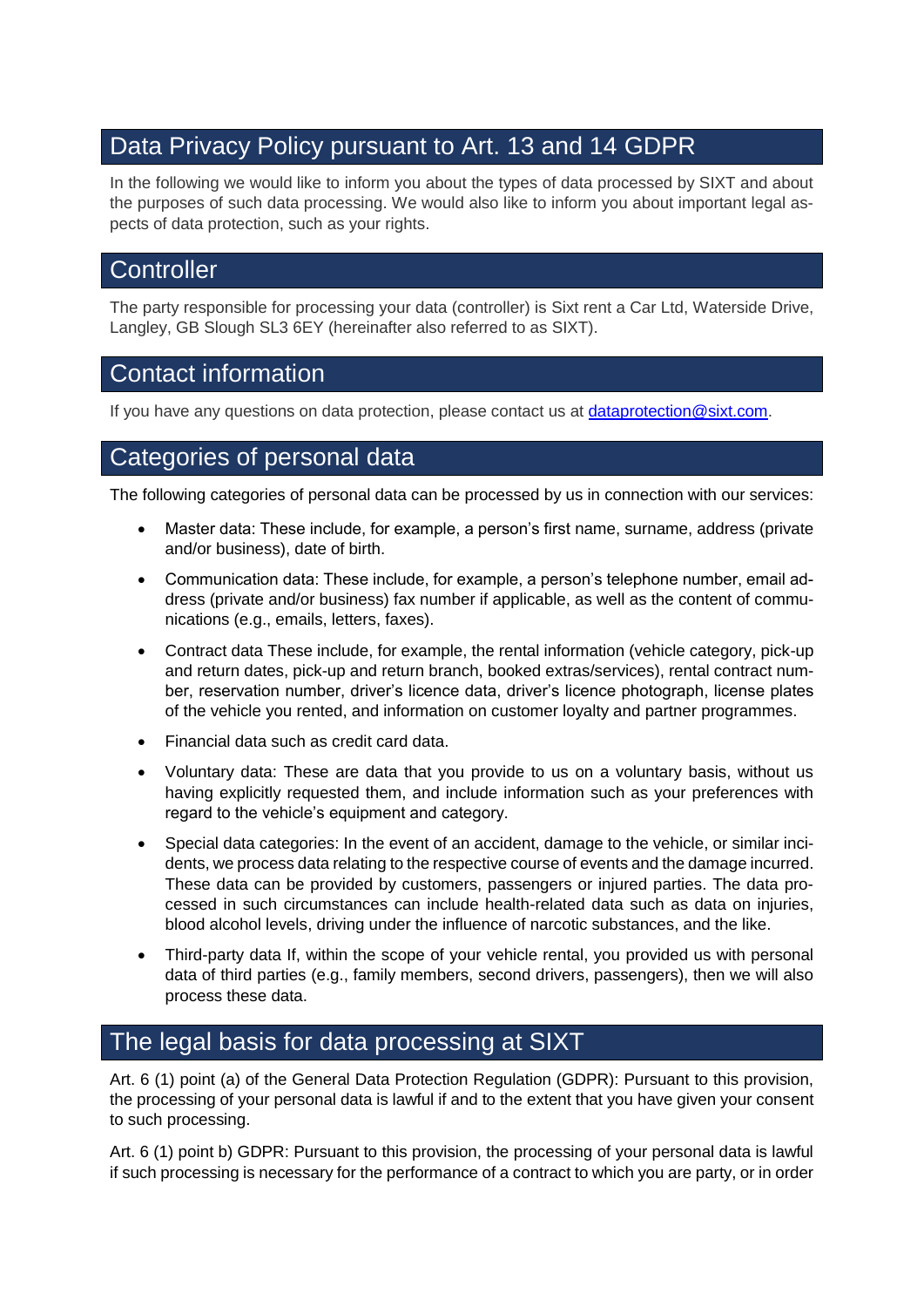to take steps at your request prior to entering into a contract (e.g., when making the vehicle reservation).

Art. 6 (1) point c) GDPR: Pursuant to this provision, the processing of your personal data is lawful if such processing is necessary for compliance with a legal obligation to which SIXT is subject,

Art. 6 (1) point f) GDPR: Pursuant to this provision, the processing of your personal data is lawful if such processing is necessary for the purposes of the legitimate interests pursued by the controller, i.e., SIXT, or by a third party, except where such interests are overridden by the interests or fundamental rights and freedoms of the data subject, i.e., you yourself.

Art. 9 (2) point f) GDPR: Pursuant to this provision, certain special categories of personal data can be processed if such processing is necessary for the establishment, exercise or defence of legal claims. These special categories of personal data include the health data of the data subjects.

# The purposes of data processing at SIXT

# 1. Reserving and renting motor vehicles

### Purposes of data processing

We process your master data, communication data, contract data, financial data and any data you have provided voluntarily, for purposes of implementing your reservations and facilitating the conclusion and performance of your rental contract.

We moreover use the master data, communication data and contract data for customer services purposes, for example to handle any complaints or changes of reservation that you contact us about.

If you book your vehicle via travel agencies, online travel agencies or other agents, then your master data, communication data, rental information and, if applicable, financial information, will be transferred to us by our partners.

We also use your master data, and contract data for purposes of settling accounts (e.g., commissions and sales processing) with, for example, travel agencies, other agencies, franchise partners and cooperation partners. We also transfer your data to partner companies in the event that we do not have the vehicle or vehicle type requested by you available.

We are furthermore legally obliged – for purposes of preventing and investigating criminal offences – to compare your master and communication data with official perpetrator lists provided to us. Such comparisons also serve to ward off dangers and to facilitate prosecution by the state authorities.

We furthermore use your data for your and our security, for example to avoid payment defaults and to prevent property offences (in particular fraud, theft, embezzlement). If you request to pay for your rental by invoice, then we process your master and financial data in order to assess your creditworthiness by obtaining the corresponding information from credit agencies.

Once both contracting parties have fulfilled their obligations under the rental contract, your master data, financial data and contract data will be stored until the statutory retention period expires.

### Legal basis for the above processing

Art. 6 (1) point b) GDPR applies to the processing of data to the extent required to implement reservations, to conclude and perform contracts and for customer relations purposes.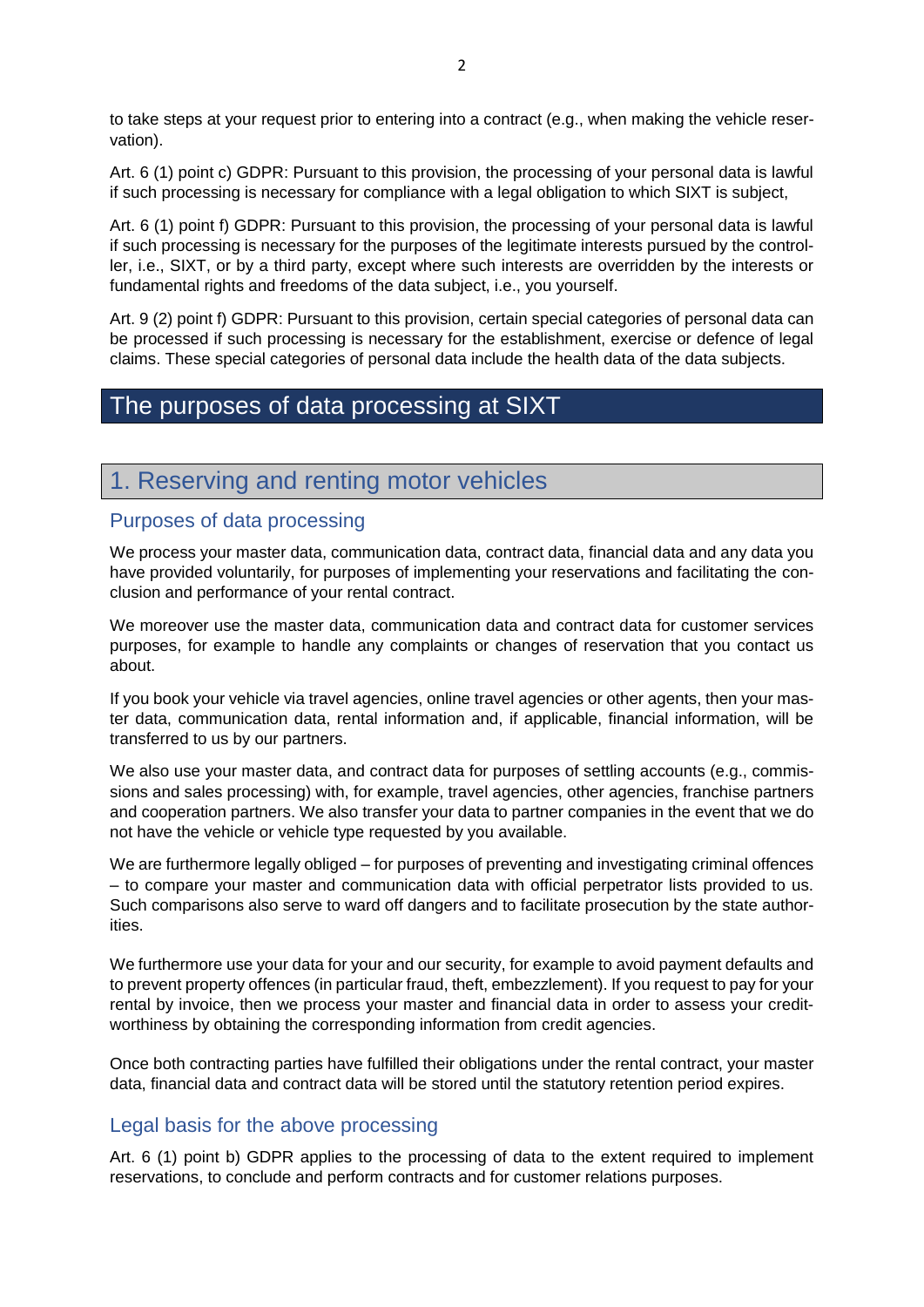Art. 6 (1) point f) GDPR applies to the processing of data to the extent required to settle accounts vis-à-vis third parties, to assert one's own claims, and to mitigate risks and prevent fraud.

Art. 6 (1) point c) GDPR applies to the processing of data to the extent required to detect, prevent and investigate criminal offences, to examine and store driver's licence data, and to comply with preservation periods under commercial and tax law.

# Legitimate interest, to the extent that Art. 6 (1) point f) GDPR applies to the type of processing concerned

Our legitimate interests in using your personal data to improve our services and customer services lie in the fact that we want to offer you the best possible services and to sustainably improve customer satisfaction.

To the extent that data processing is required to perform analyses with a view to preventing damage to our company and our vehicles, our legitimate interests lie in maintaining security for costs and preventing economic disadvantages such as those arising from non-payment or the loss of our vehicles.

## Categories of recipients of your data

For the purposes described in the foregoing, we disclose your data to the following recipients: IT service providers, call centres, collection companies, financial services providers, credit agencies, agency partners, franchise partners and other cooperation partners.

## Transfer to third countries

If you use our company to reserve vehicles that you want to rent in third countries, we send your personal data to your contracting partner in the third country concerned. The transfer of your data to a third country is based on an adequacy decision by the European Commission. If no adequacy decision by the European Commission exists for the respective third country, then the transfer to that third country will take place subject to appropriate safeguards as per Art. 46 (2) GDPR. We can also transfer your data to a third country subject to the conditions set forth in Art. 49 GDPR. You can request copies of the aforementioned safeguards from SIXT by writing to the address specified above (see  $\rightarrow$  Controller). Third countries are countries outside the European Economic Area. The European Economic Area comprises all countries of the European Union as well as the countries of the so-called European Free Trade Association, which are Norway, Iceland and Liechtenstein.

# 2. Marketing and direct advertising

### Purposes of data processing

We process your master data, communication data and contract data for purposes of promoting customer loyalty, implementing bonus programmes, optimising customer offers and holding customer events (see  $\rightarrow$  Events and donations). The customer loyalty programmes we promote include our own programme and the programmes of our cooperation partners.

**We use your email address in order to recommend similar products and services offered by us. You may at any time object to your email address being used without incurring more than the cost of transmission as per the applicable basic fees.** 

## Legal basis for processing

Art. 6 (1) point a) GDPR applies to data processing for purposes of implementing direct marketing measures that require explicit advance consent.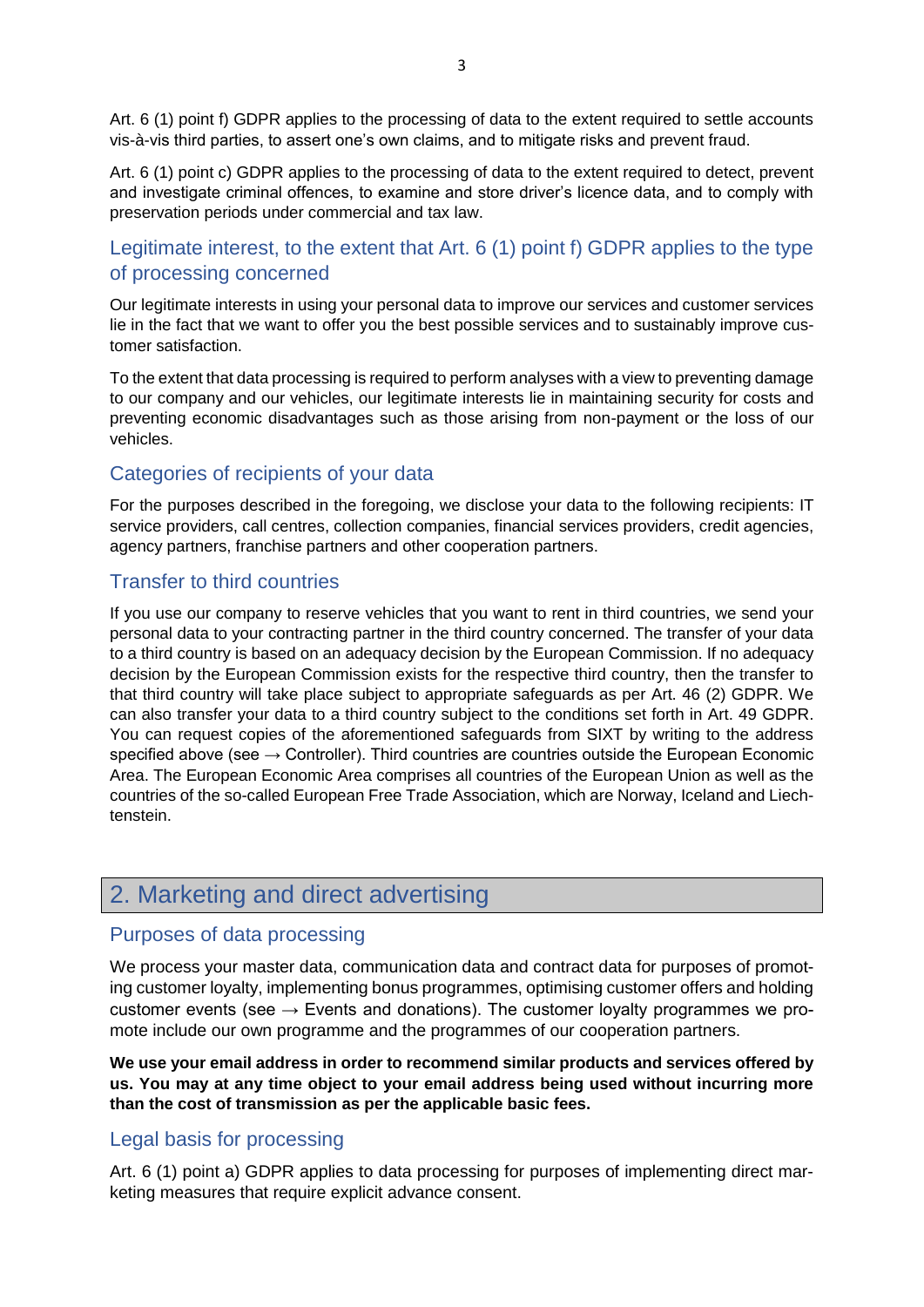Art. 6 (1) point f) GDPR applies to data processing for purposes of implementing direct marketing measures that do not require explicit advance consent, and of implementing the marketing measures mentioned ( $\rightarrow$  Purposes of data processing).

# Legitimate interest, to the extent that Art. 6 (1) point f) GDPR applies to the type of processing concerned

Our legitimate interests in using your personal data for purposes of implementing direct marketing measures and the marketing measures mentioned lie in the fact that we want to convince you of our services and promote a lasting customer relationship with you.

# Categories of recipients of your data

For the purposes described in the foregoing, we disclose your data to IT service providers, call centres, advertising partners and providers of customer loyalty programmes.

# Transfer to third countries

The transfer of data to third countries takes place within the scope of partner programmes. The transfer of your data to a third country is based on an adequacy decision by the European Commission. If no adequacy decision by the European Commission exists for the respective third country, then the transfer to that third country will take place subject to appropriate safeguards as per Art. 46 (2) GDPR. We can also transfer your data to a third country subject to the conditions set forth in Art. 49 GDPR. You can request copies of the aforementioned safeguards from SIXT by writing to the address specified above (see  $\rightarrow$  Controller). Third countries are countries outside the European Economic Area. The European Economic Area comprises all countries of the European Union as well as the countries of the so-called European Free Trade Association, which are Norway, Iceland and Liechtenstein.

# 3. Damage, accidents, administrative offences

### Purposes of data processing

If you discover damage to our vehicles, if you or another person cause/causes such damage, or if you or another person are/is involved in an accident with one of our vehicles, then we will process you master data, communication data, contract data, financial data and, if applicable, data concerning health for the following purposes:

- receiving and processing complaints,
- providing customer services in cases of damage,
- settling claims, and
- processing damages resulting from accidents (processing based on information provided by you and third parties such as the police, subsequent renters, witnesses, etc.).

This includes the processing of the aforementioned data categories for purposes of settling claims, for example vis-à-vis insurance companies

When dealing with cases of damage and accidents, we also process you master data, communication data and contract data with a view to providing help in the form of our SIXT damage assistance services and mobility guarantee.

We also process you master data, communication data and contract data for purposes of fulfilling legal obligations (e.g. providing information to investigating authorities).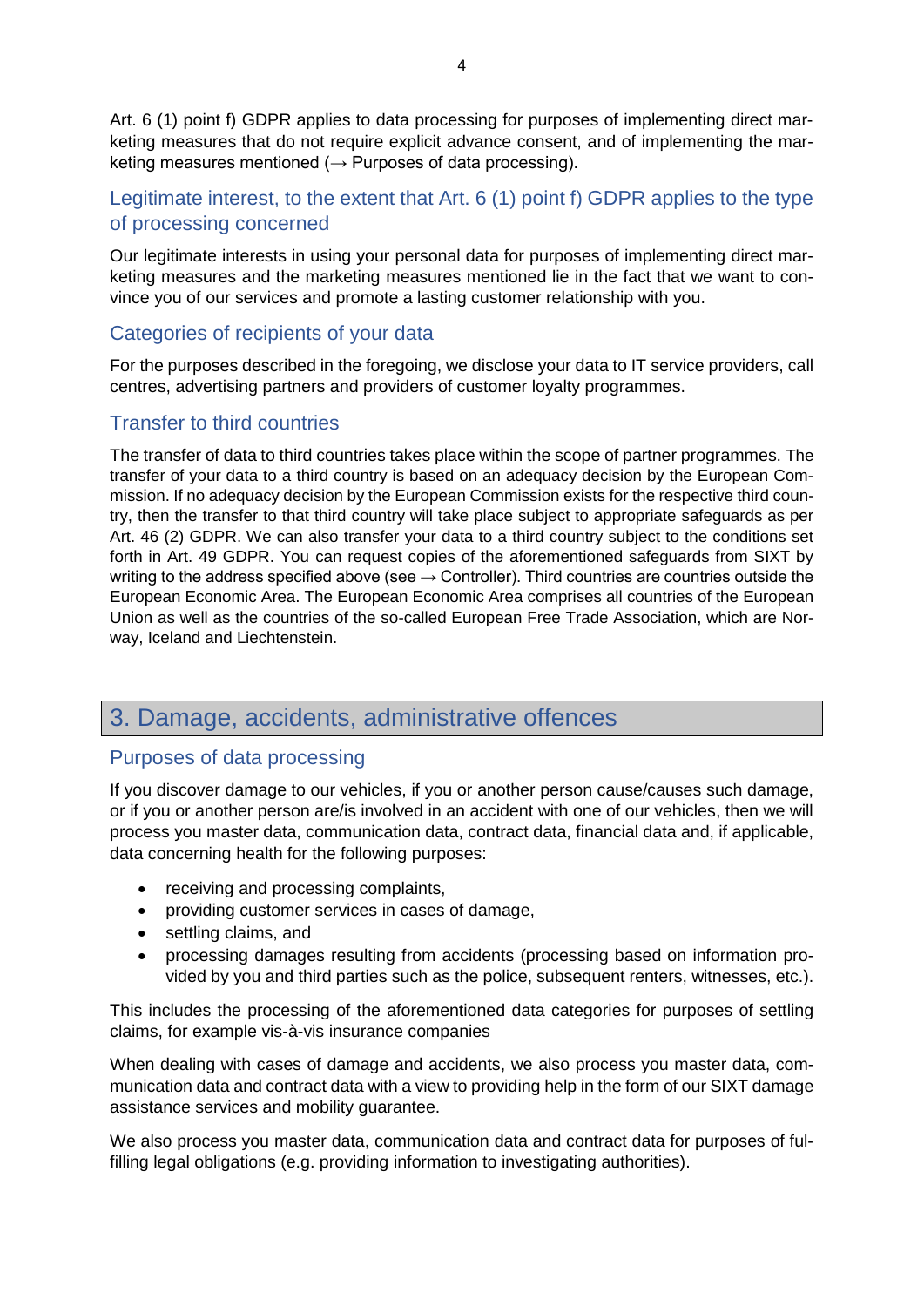Should the competent authorities suspect you of having committed an administrative or criminal offence with one of our vehicles, then we will process not only the master data pertaining to you that we have stored, but also the data conveyed to us by the competent authorities.

We also process your master data, communication data, financial data, contract data and, if applicable, data concerning health, for purposes of upholding and asserting any claims that we may have against you, for example claims resulting from non-payment or damage caused to our vehicles.

## Legal basis for processing

Art. 6 (1) point b) GDPR applies to data processing for purposes of complaints management, providing customer services in cases of damage, and processing damages resulting from accidents.

Art. 6 (1) point c) GDPR applies to data processing for purposes of processing damages resulting from accidents.

Art. 6 (1) point f) GDPR applies to data processing for purposes of settling claims, asserting any claims that we may have against you, and handling claims relating to administrative offences.

Art. 9 (2) point f) GDPR applies to the processing of data concerning health for purposes of establishing, exercising or defending legal claims.

# Legitimate interest, to the extent that Art. 6 (1) point f) GDPR applies to the type of processing concerned

Our legitimate interests in using your personal data for purposes of settling claims and asserting any claims that we may have against you lies in our desire to ward off damage to our company and to ensure that we can provide our customers with undamaged vehicles. We are moreover obliged, pursuant to our contractual relations with third parties (e.g. insurance companies), to process your data for purposes of settling claims. Our legitimate interests in this respect lie in ensuring our contractual fidelity.

## Recipients/categories of recipients of your data

For the purposes described in the foregoing, we disclose your data to the following recipients: Public authorities (investigating authorities; regulatory authorities; police authorities), collecting companies, experts, assistance services providers, lawyers and insurance companies.

## Transfer to third countries

In cases of damage and/ accidents suffered in a third country, we send your personal data to the competent authorities and to insurance companies in such third country. The transfer of your data to a third country is based on an adequacy decision by the European Commission. If no adequacy decision by the European Commission exists for the respective third country, then the transfer to that third country will take place subject to appropriate safeguards as per Art. 46 (2) GDPR. We can also transfer your data to a third country subject to the conditions set forth in Art. 49 GDPR. You can request copies of the aforementioned safeguards from SIXT by writing to the address specified above (see  $\rightarrow$  Controller). Third countries are countries outside the European Economic Area. The European Economic Area comprises all countries of the European Union as well as the countries of the so-called European Free Trade Association, which are Norway, Iceland and Liechtenstein.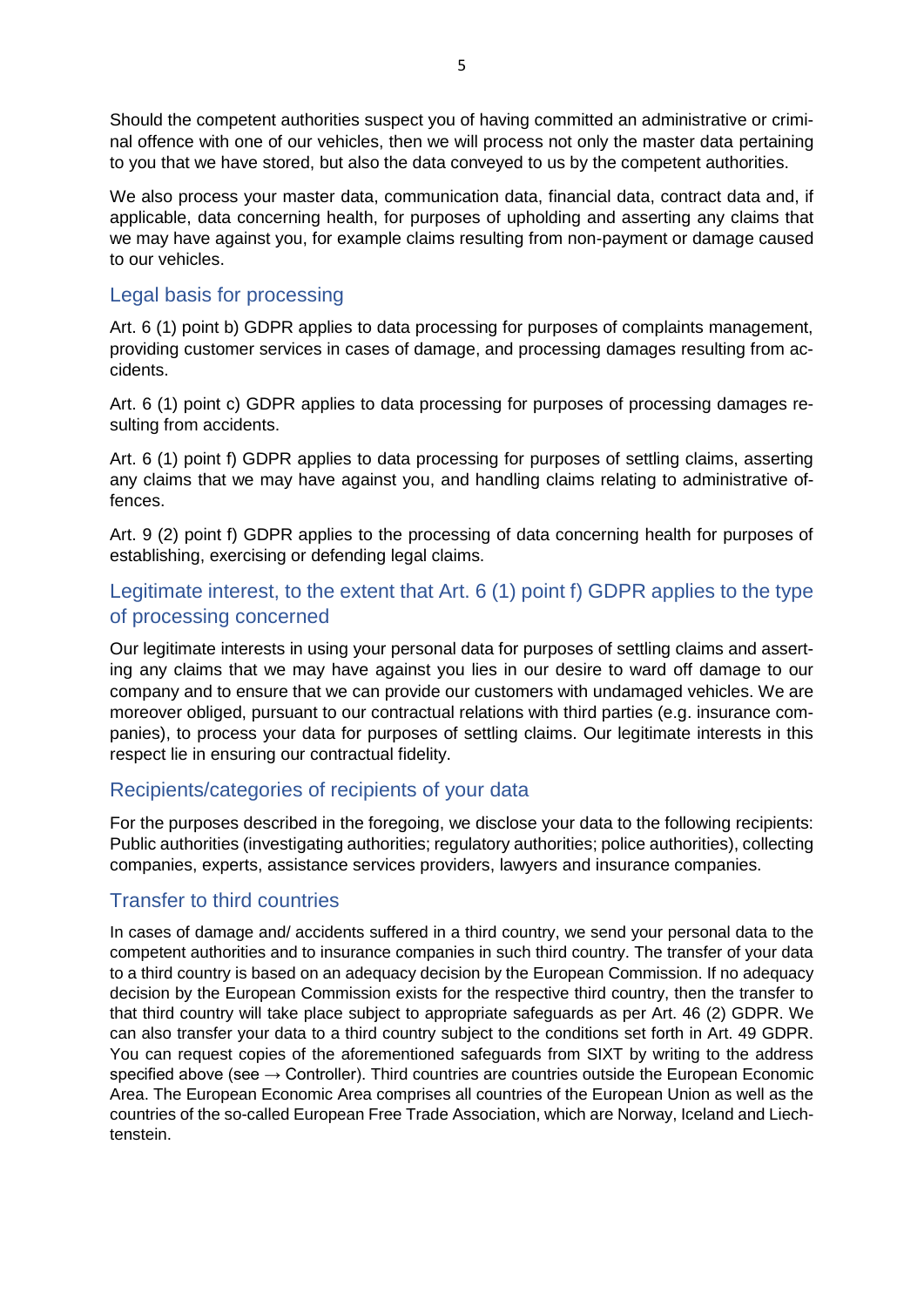# 4 Processing based on statutory provisions

## Purposes of data processing

We process your master data, communication data, contract data and financial data for purposes of fulfilling the legal obligations to which SIXT is subject. These require us to process data, for example in order to comply with duties of disclosure vis-à-vis authorities and to comply with the processing requirements as stipulated by commercial and tax law provisions (e.g., the preservation period for bookkeeping documents and accounting records as per Section 257 (4) of the German Commercial Code (HGB).

### Legal basis for processing

Art. 6 (1) point c) of the General Data Protection Regulation (GDPR).

### Recipients/categories of recipients of your data

The authorities may require us to disclose your data to them for the purposes described above.

# 5. Improving our processes and offerings

## Purposes of data processing

We process your master data, communication data and contract data, as well as any data provided voluntarily, for purposes of optimising our processes and offerings.

This involves, for example, compiling and evaluating rental reports, implementing capacity planning to improve vehicle allocation procedures, setting up a data warehouse, analysing and rectifying sources of error, and conducting customer satisfaction surveys. We moreover process your master data and contract data for purposes of optimising our online presence (see  $\rightarrow$  Website).

To improve the quality of our offering and our customer services, we process your master data and contract data on the basis of an algorithm with a view to, for instance, creating profiles and probability values in relation to future rentals and to take-up rates for our offers.

We also process your master data, communication data and contract data in connection with our collaboration with franchise partners, cooperation partners and agency partners, and for purposes of optimising the related processes and offers (see.  $\rightarrow$  Reserving and renting vehicles).

We also process address data originating from external service providers to update our address database and to ensure that the master data we use for contract handling is correct.

### Legal basis for the above processing

Art. 6 (1) point a) of the General Data Protection Regulation (GDPR) applies where consent is required to implement measures intended to optimise our processes and offers.

Art. 6 (1) point f) GDPR.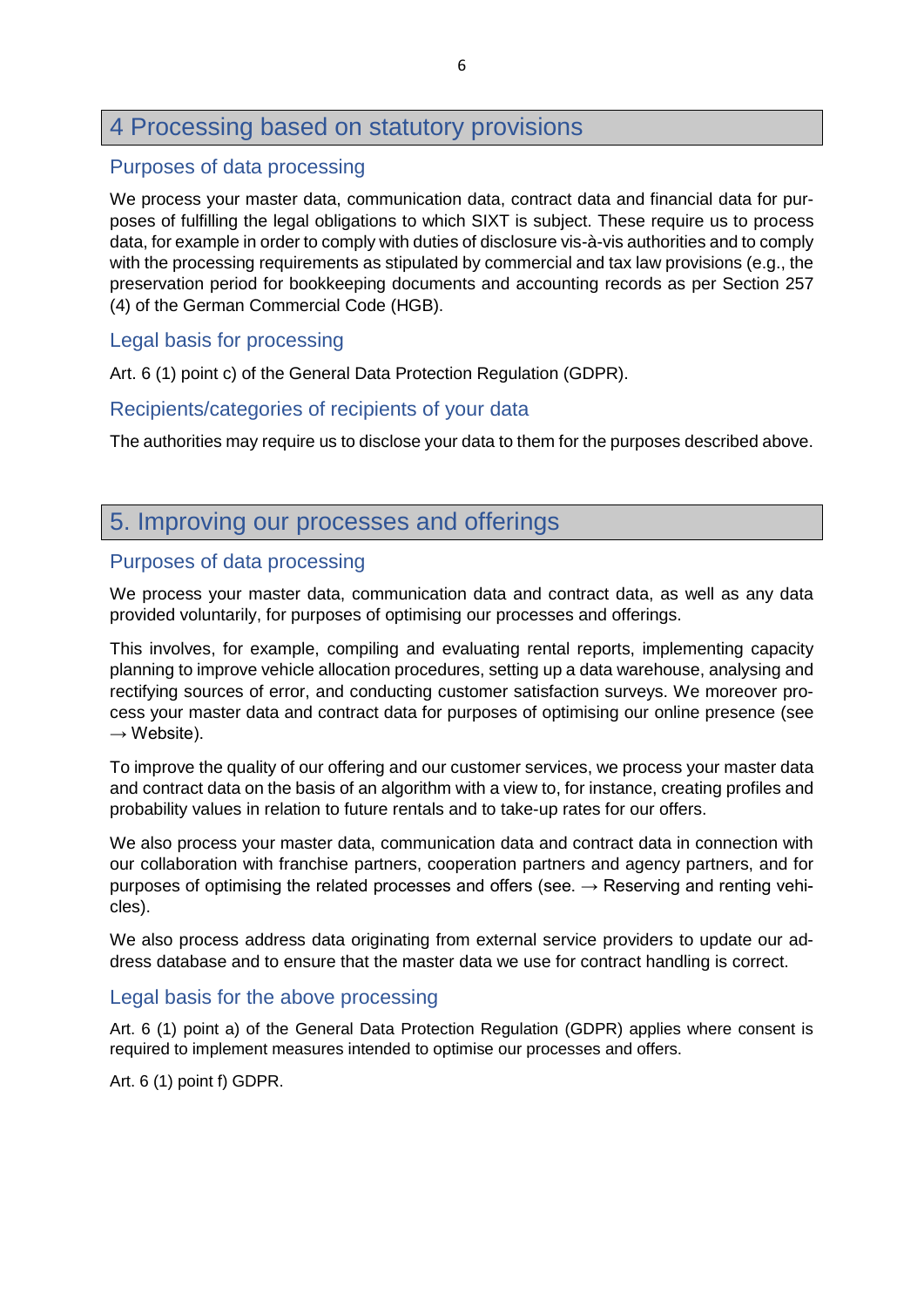## Legitimate interest, to the extent that Art. 6 (1) point f) GDPR applies to the type of processing concerned

Our legitimate interests in using your personal data to improve our services and customer services lie in the fact that we want to offer you the best possible services and to sustainably improve customer satisfaction.

## Categories of recipients of your data

For the purposes described in the foregoing, we disclose your data to the following recipients: IT service providers, call centres, cooperation partners, agency partners and franchise partners.

### Transfer to third countries

Where our cooperation partners, agency partners and franchise partners are based in a third country, we transmit your personal data to that third country. The transfer of your data to a third country is based on an adequacy decision by the European Commission. If no adequacy decision by the European Commission exists for the respective third country, then the transfer to that third country will take place subject to appropriate safeguards as per Art. 46 (2) GDPR. We can also transfer your data to a third country subject to the conditions set forth in Art. 49 GDPR. You can request copies of the aforementioned safeguards from SIXT by writing to the address specified above (see  $\rightarrow$  Controller). Third countries are countries outside the European Economic Area. The European Economic Area comprises all countries of the European Union as well as the countries of the socalled European Free Trade Association, which are Norway, Iceland and Liechtenstein.

# 6. Events and donations

### Purposes of data processing

We may also process your master data and communication data to invite you to events as part of our customer service and customer loyalty activities. We may moreover use your master data and communication data for charitable purposes (e.g., to appeal for donations).

### Legal basis for the above processing

Art. 6 (1) point f) GDPR applies to data processing for purposes of acquiring customers, strengthening customer relations and managing business customers.

## Legitimate interest, to the extent that Art. 6 (1) point f) GDPR applies to the type of processing concerned

Our legitimate interests in using your personal data for customer service, customer loyalty and charitable purposes lie in our desire to, on the one hand, offer the best possible services and sustainably raise customer satisfaction, and, on the other, fulfil the social responsibilities that we, as a large company, are bound to.

### Categories of recipients of your data

For the purposes described in the foregoing, we disclose data relating to contacts at our business customers to the following recipients: IT service providers, call centres, event organisers.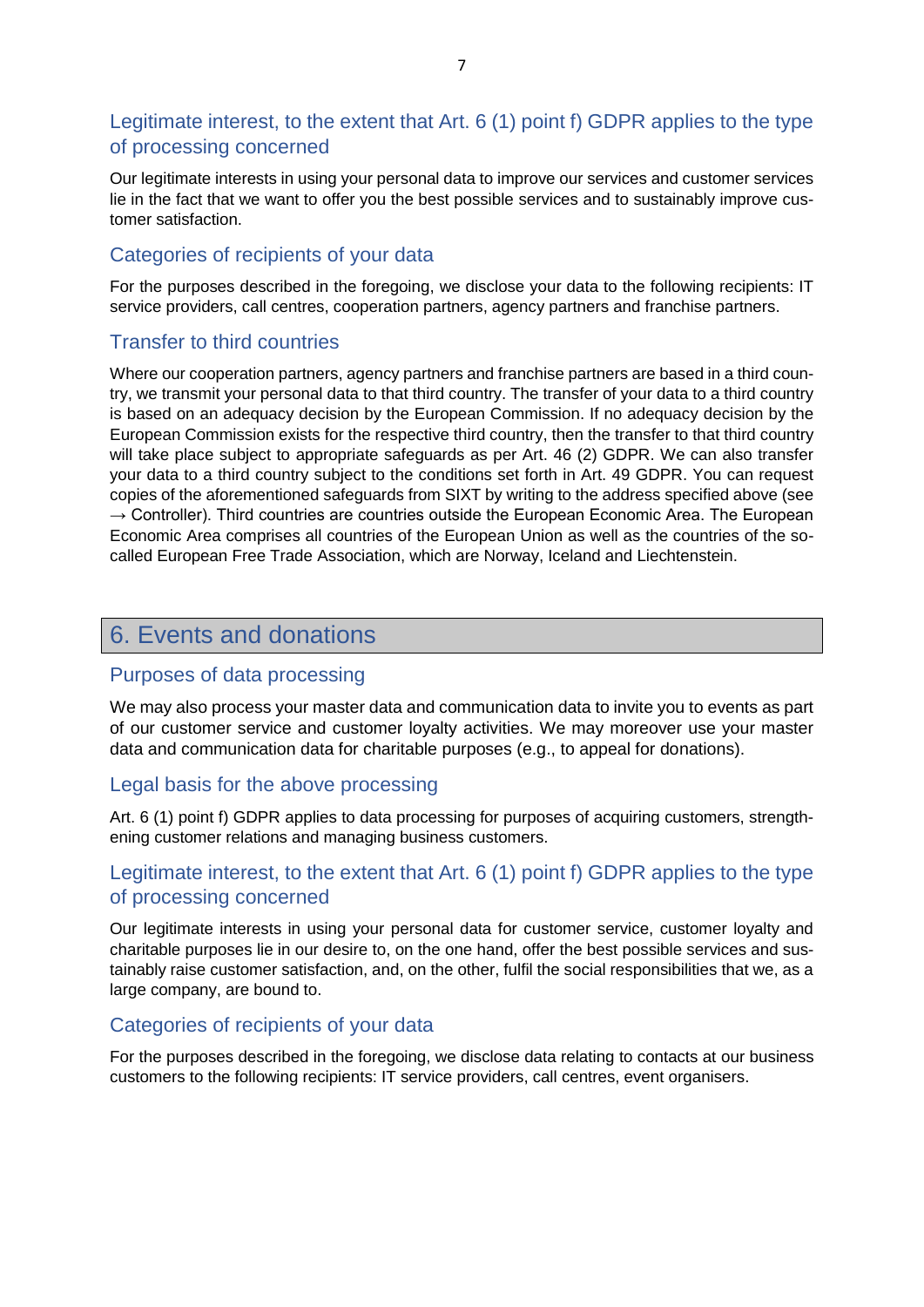# 7. Website

### Purposes of data processing

Your personal data is recorded via SIXT websites if you actively provide such data to us, for instance as part of a registration procedure, by filling out forms, by sending emails, and, primarily, by making a vehicle reservation. We use these data for the purposes described above or for purposes that arise from the respective request, for example, to process specific reservation requests or preferences.

The data are only used for advertising purposes to the extent that such advertising is our own (including tell-a-friend features).

#### *Security, SSL technology*

SIXT has implemented a variety of technical and organisational measures in order to protect your personal data, in particular against random or intentional manipulation, loss, destruction and access by unauthorised persons. These security measures will be continually adapted in accordance with technological developments. The transfer of personal data between your computer and our server invariably takes place by encrypted connection (Secure Socket Layer (SSL)).

#### *Online tracking*

Some new browsers use "Do not track" functions. If this is the case, our website may not respond to "Do not track" requests or may be unable to retrieve the headers of such browsers. To find out more about what your settings are and about whether you want to deny certain providers access to your information, please click [here](http://www.aboutads.info/choices/#completed) for the US, [here](http://youradchoices.ca/) for Canada, and [here](http://youronlinechoices.eu/) for Europe (please note that opting out will not mean that you are no longer displayed any advertising at all. Rather, you will still receive generic advertising).

#### *Cookies*

Visits to our website may result in information being stored on your computer in the form of "Cookies". Cookies are small text files that are copied from a web server onto your hard disk. Cookies contain information that can later be read by a web server within the domain in which the cookie was assigned to you. Cookies cannot execute any programmes or infect your computer with viruses. The cookies used by us neither contain personal data nor are they connected to any such data.

Most of the cookies used by us are so-called session cookies, which are required in order to maintain consistency during your visit, for example by ensuring that the preferences you entered when making your reservation request, as well as any other information entered, are remembered for the duration of your session. We also need session cookies in order to ensure that any offers (e.g., promotional offers) you click on are assigned to your request. Session cookies are automatically deleted after each session. We furthermore use cookies in order to determine, when you pay return visits to our website, whether you are interested in certain types of offers. This enables us to be more targeted about the offers we show you on our website. If you are already registered with us and have a customer account, it will be possible for us to compare the information recorded by the cookies used with the information known to us. This in turn enables us to tune our offers more finely to your needs and wishes. These cookies have a lifespan of one year, after which they are automatically deleted. We also need cookies for purposes of settling accounts with our advertising partners, because cookies are able to record the page or promotional campaign that led the customer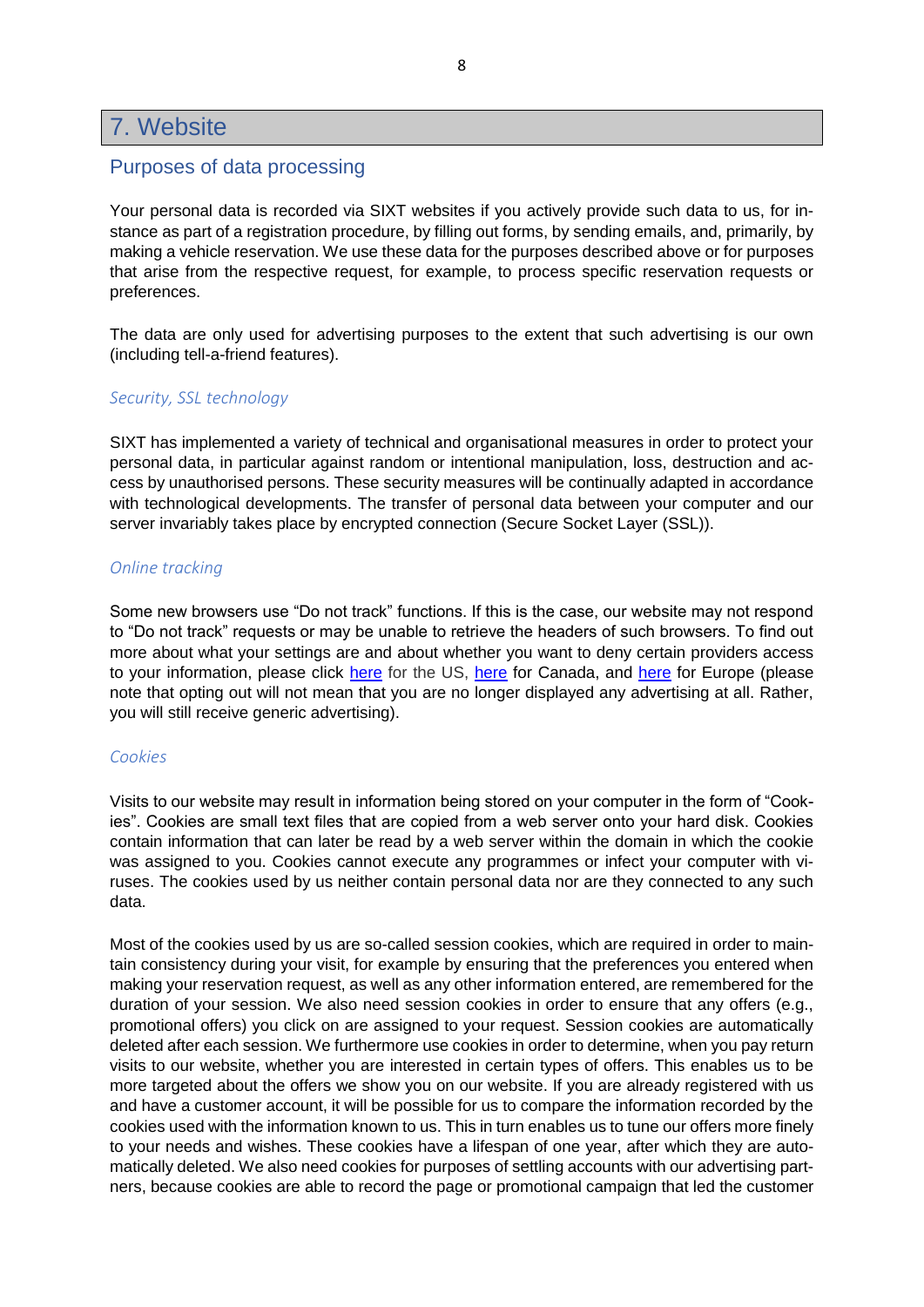to us. As with other data, we record this data exclusively in abstract form so as to ensure that it cannot be used to identify the data subject. A cookie of this type has a lifespan of 31 days.

You have the opportunity to accept or to reject cookies. Most web browsers accept cookies automatically. Generally, however, you will be able to adjust your browser settings so as to reject cookies. If you opt to reject cookies, you may find that you are unable to use some of the website's functions. If you accept cookies, you can opt to delete such accepted cookies at a later point in time. You can delete cookies in Internet Explorer 8 by selecting "Tools" > "Delete Browsing History" and then clicking on the button "Delete Cookies". If you delete the cookies, all settings controlled by these cookies, including advertising settings, will be deleted, possibly irrecoverably.

#### *Use of Google Analytics (this text is provided by Google, Inc)*

This website uses Google Analytics, a web analytics service provided by Google, Inc. ("Google"). Google Analytics uses so-called "cookies", which are text files placed on your computer to help the website analyse how you use the site. The information generated by the cookie about your use of the website (including your IP address) will be transmitted to and stored by Google on servers in the United States. Google will use this information for the purpose of evaluating your use of the website, compiling reports on website activity for website operators and providing other services relating to website activity and internet usage. Google may also transfer this information to third parties where required to do so by law, or where such third parties process the information on Google's behalf. Google will not associate your IP address with any other data held by Google. You may refuse the use of cookies by selecting the appropriate settings on your browser. However, please note that if you do this you may not be able to use the full functionality of this website. By using this website, you consent to the processing of data collected about you by Google in the manner and for the purposes set out above.

For more detailed information in this regard, please go to [tools.google.com/dlpage/gaoptout](http://tools.google.com/dlpage/gaoptout?hl=de) or to [www.google.com/intl/de/analytics/privacyoverview.html](http://www.google.com/intl/de/analytics/privacyoverview.html) (general information on Google Analytics and data protection). We would like to point out that the code "gat. anonymizelp();" was added to Google Analytics on this website to ensure that only anonymised IP addresses are recorded (IP masking).

#### *HotJar web analytics services*

The SIXT website uses the HotJar analytics services for purposes of improving customer friendliness and customer experiences. These services can record mouse clicks as well as scroll movements. They can also record information entered on this website via keyboard. Such information is not personalised and thus remains anonymous. HotJar does not record such information on pages that do not use the HotJar system. You can deactivate the HotJar service by contacting HotJar via the following link: [https://www.hotjar.com/contact.](https://www.hotjar.com/contact)

#### *Use of Google Maps*

SIXT's mobile applications (SixtMobil) as well as the reservation application and the branch finder application on the website all use Google Maps API applications. These applications are all essential to the functionality and full availability of the booking service. By using the SixtMobil services, the reservation application or the branch finder application, you declare that you agree with such services and application being subject to the terms of service and the privacy policy of Google. To access Google's terms of service, please click [here.](http://www.google.de/intl/de/policies/terms/regional.html) The access Google's privacy policy, please click [here.](http://www.google.de/intl/de/policies/privacy/) Google Maps is used to provide customers with the appropriate map section and to show them the nearest branches. The transfer of location data to Google invariably takes place in anonymised form; no further information is provided to Google.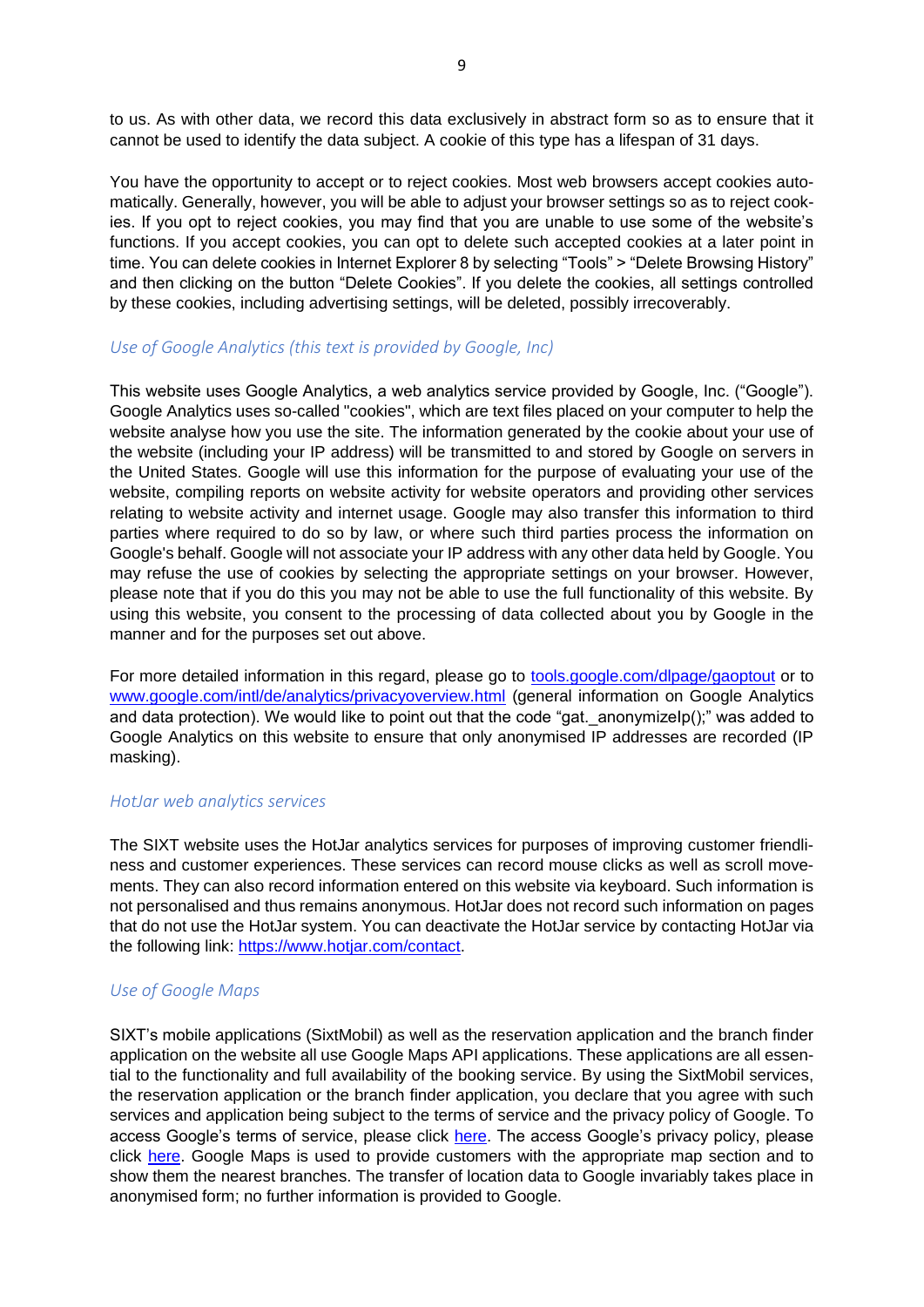#### *Adobe SiteCatalyst*

SIXT uses Adobe SiteCatalyst by Adobe Systems Inc. ("Adobe") to compile its web statistics. Through this web analysis program, Adobe records and collects anonymous data, which are then used to analyse and gain a better understanding of the online behaviour of visitors to SIXT websites. The data analysed includes information about the links that led customers to the SIXT website, browser types, operating systems (e.g. MAC OS or Windows), screen resolutions, colour capabilities, plugins, language settings, cookie settings, search engine terms and JavaScript activation. The program also records the number of visits to the website and its sub-sites, and the amount of time spent on the respective sites.

This information is then cumulated and provided by Adobe to SIXT in a format that renders website usage patterns comprehensible. The data used here are not personal data; in no way can they be used to draw inferences as to a person's identity.

If you do not want SIXT to receive this information in future, please click here: [http://esixtgmbhand](http://esixtgmbhandcokg.d3.sc.omtrdc.net/optout.html?locale=de_DE&popup=true)[cokg.d3.sc.omtrdc.net/optout.html?locale=de\\_DE&popup=true](http://esixtgmbhandcokg.d3.sc.omtrdc.net/optout.html?locale=de_DE&popup=true)

If you would like to receive more information about data protection at Adobe, or would like to declare your opt-out to Adobe directly, please click [here.](http://www.adobe.com/de/privacy.html#optout)

#### *Use of the Facebook Custom Audience service based on Facebook pixels*

Our website uses the so-called Facebook pixel created by the social network Facebook, which is operated by Facebook Inc., 1 Hacker Way, Menlo Park, CA 94025, USA, or, if you are resident in the EU, by Facebook Ireland Ltd., 4 Grand Canal Square, Grand Canal Harbour, Dublin 2, Ireland ("Facebook"). This tool serves to present users of our website with advertising ("Facebook ads") that matches their interests during their visits to Facebook. In this way we ensure that our Facebook ads correspond with the interests of the respective users and are therefore not perceived as a nuisance. We also use the Facebook pixel to track how many users click on our Facebook ads. This enables us to assess the effectiveness of those ads, which is useful for statistical and market research purposes. The Facebook pixel is activated by Facebook as soon as you open our website. It can store so-called cookies on your computer. If you log into Facebook after visiting our website, or visit Facebook while still logged in, then Facebook will assign this information to your personal Facebook account. The data recorded about you in no way allows us to draw inferences regarding your identity as a user. The collection and processing of the data by Facebook complies with the provisions of the Facebook Data Policy. For more information in this respect, please go to : [https://www.facebook.com/about/privacy.](https://www.facebook.com/about/privacy) You can, at any time, object to the recording of data by the Facebook pixel and the use of your data to present Facebook ads. To do so, please visit the page specially set up by Facebook for this purpose (when there, see the settings for use-based advertising), while you are still logged in to Facebook: [https://www.facebook.com/settings.](https://www.facebook.com/settings) The settings are platform-independent, meaning that they will be assumed for all devices, whether desktop computers or mobile devices.

Another way of preventing your data from being recorded when you visit our website via your selected browser is available here: [Deactivate Facebook pixel](https://www.sixt.de/informationen/datenschutz/) 

#### *Criteo:*

Our collaboration with advertising partners is based on retargeting technologies. These enable us to better customise our offers according to your interests, and to win back your custom for our products and offers. We pursue this goal using a cookie-based analysis of previous visit patterns that involves creating pseudonymised user profiles.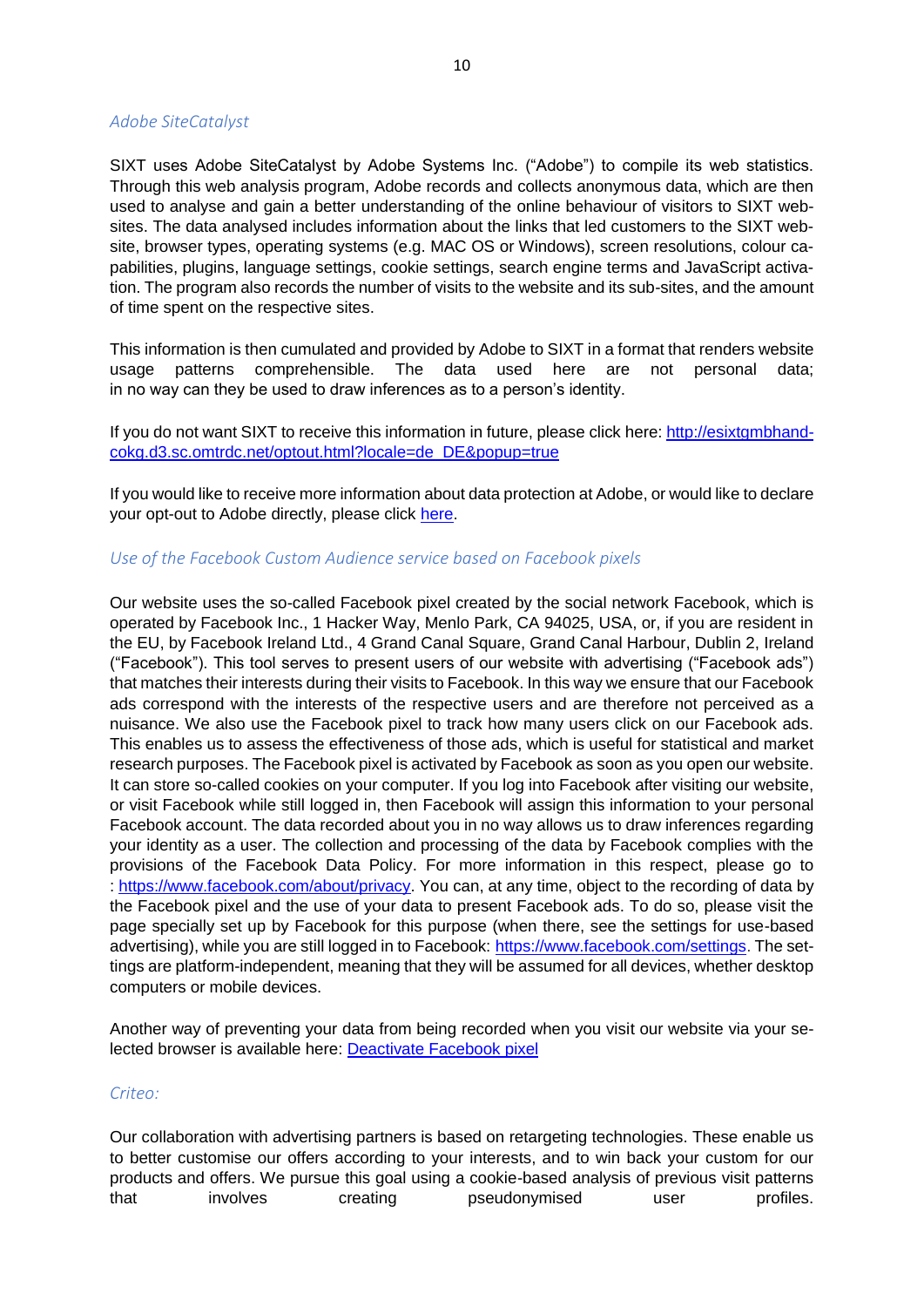We cooperate in this regard with Criteo (Criteo SA, 32 Rue Blanche, 75009 Paris), provider of retargeting technologies. Your IP address will be anonymised by the server prior to its processing. The cookies have a lifespan of 60 days.

For options on how to object to the use of your data by Criteo, please go to <http://www.criteo.com/de/privacy/>

#### *Google AdWords/Double Click:*

Advertising shown by us is based on the interest in products our customers previously exhibited. We record information about our customers' surfing patterns for purposes of providing them with interest-based online advertising. For this, cookies are stored on the respective user's computer; these contain a multiple-digit identification number. If you do not agree with having your user behaviour analysed, you can adjust your browsers settings so as to prevent analysis cookies from being set. Please note, however, that this may prevent you from being able to use in full all the functions of this website.

The search engine program Google AdWords, provided by Google Inc. (1600 Amphitheatre Parkway, Mountain View, CA 94043, USA; Google), facilitates the systematic display on our website of advertising based on Google search terms. For this, Google sets a cookie in the user's browser as soon as an advert appearing in the Google search or advertising network is clicked on.

For options on how to object to such tracking, please go to: [https://www.google.com/ads/prefer](https://www.google.com/ads/preferences)[ences.](https://www.google.com/ads/preferences)

Through its AdWords cookie-based conversion methods, Google can measure the number of people who, after clicking on an AdWords advert, went on to purchase or use the product/service offered. To the extent that Google Ads link to offers from this website, this website will receive statistics from Google about the number of purchases made after clicking on the respective Google AdWords advert.

The options for disabling this tracking function are as follows: You can adjust your browser so as to block the setting of cookies by the domain googleadservices.com or by third parties in general. You can also delete the Google conversion cookie in your browser's cookie settings.

This website uses Google Remarketing on the basis of Doubleclick, another Google Inc service, to display interest-based advertising. The process of reviewing the pages shown and of allocating adverts is based on a pseudonymous identification number in the Doubleclick cookie. The cookiegenerated information about the pages shown is then transferred to and stored on Google servers for evaluation purposes. To read the Google Privacy Policy, please go to [https://www.google.de/policies/privacy.](https://www.google.de/policies/privacy)

For options on how to object to such tracking, please go to: [https://www.google.com/ads/prefer](https://www.google.com/ads/preferences)[ences](https://www.google.com/ads/preferences)

Further objection options:

You can also object to interest-based advertising by Google and by other advertising networks on the following website:

<https://www.youronlinechoices.com/de/praferenzmanagement>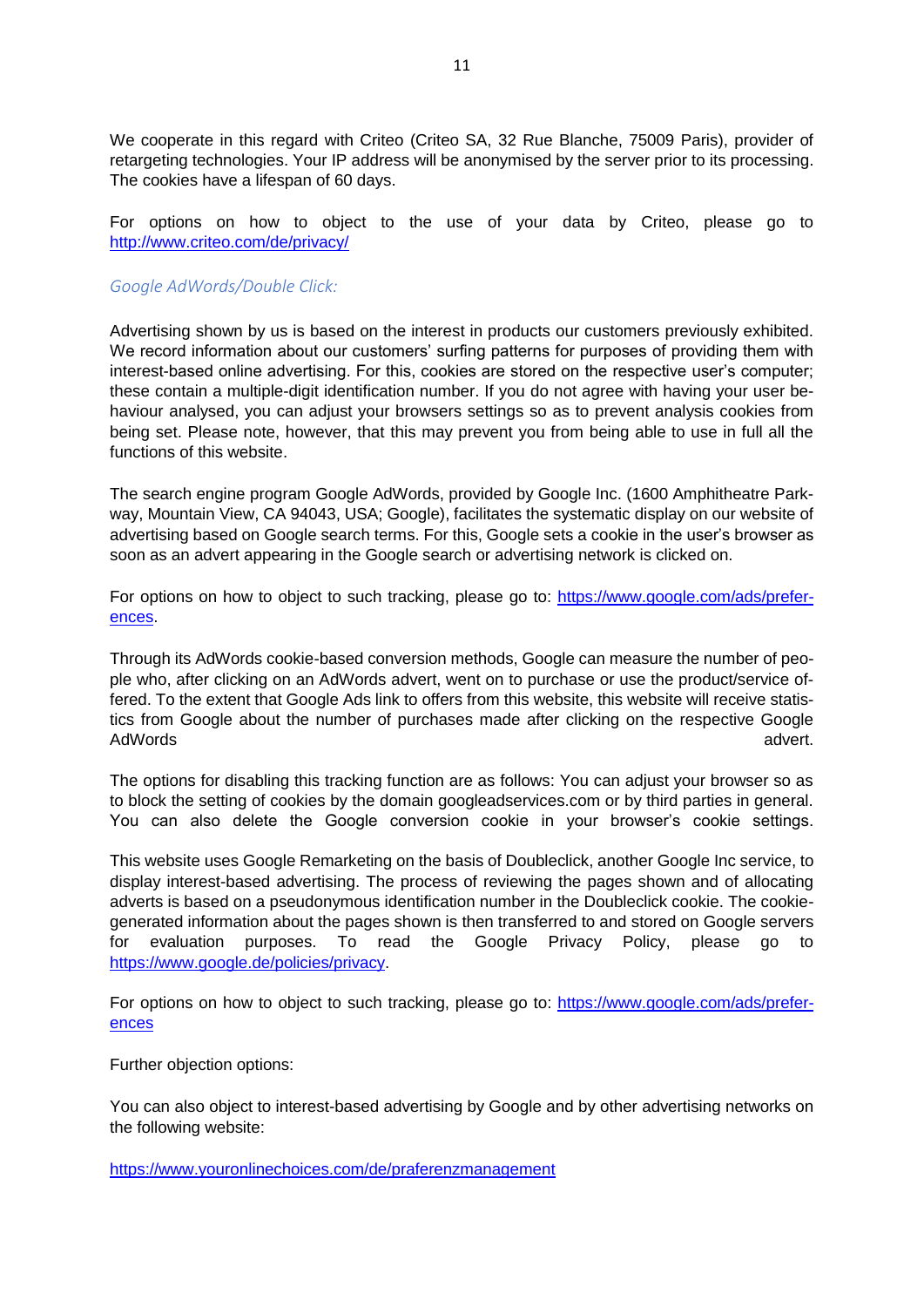#### *Optimizely*

This website uses Optimizely, a web analytics service offered by Optimizely Inc. (631 Howard Street, Suite 100, San Francisco, CA 94105, United States) that serves to simplify and conduct A/B testing for purposes of optimising and further developing this website. The information generated by the cookie about your use of the website will generally be transmitted to and stored on an Optimizely server.

The options for disabling this tracking function are as follows: You can deactivate Opitimizely tracking at any time by following the corresponding instructions at [https://www.optimizely.com/opt\\_out.](https://www.optimizely.com/opt_out)

#### *Refined Ads*

To evaluate and optimise our website and to generate advertising that is more relevant to you, we use the tracking system Refined Ads created by Refined Labs GmbH (Residenzstr. 7, 80333 Munich, Germany). This system uses cookies to record user data and compile anonymous user profiles based on it. It does not attribute these data to personal user data.

You can object to such data processing by using an opt-out cookie. For more information in this respect, please go to [https://www.refinedlabs.com/datenschutz-refined-ads.](https://www.refinedlabs.com/datenschutz-refined-ads)

#### *Adition*

Our website uses the ADITION service provided by ADITION technologies AG, Oststraße 55, 40211 Düsseldorf, Germany. ADITION sets cookies to control and optimise the ways in which advertising measures implemented by ADITION customers are displayed. It can, for example, maximise the display frequency of advertising for users. When setting cookies, ADITION does not store any personal data such as names, email addresses, or any other personal information. All information gathered is anonymised and comprises technical data such as, for example, the advertising frequency and advertising date of advertising measures, as well as the browsers used and operating systems installed. All data gathered is stored on servers located within the Republic of Germany. For information on ADITION's Data Privacy Statement, please go to [www.adition.com/kontakt/datenschutz/.](http://www.adition.com/kontakt/datenschutz/)

You can object to such data processing by using an opt-out cookie. For more information in this respect, please go to [https://www.adition.com/datenschutz/?optout=trueAdTraxx.](https://www.adition.com/datenschutz/?optout=trueAdTraxx)

#### *Tealium (CDP)*

This website uses the "Tealium Audience Stream" service, which is provided by Tealium Inc., 11085 Torreyana Road, San Diego, CA 92121, USA (Tealium), to collect and store data, and then use such data to create pseudonymous user profiles. Tealium uses this information to, on our behalf, automatically enhance your use of the website according to your specific needs, and to do so in real time. To do this, it collects information such as advertising and products seen and clicked on, visitor numbers, the topics of sites visited, etc.

The pseudonymised user profiles are not associated with personal data pertaining to the holder of the pseudonym, unless corresponding special consent is obtained. The IP address conveyed by your browser is, likewise, not connected with your user profile.

To create user profiles, Tealium uses cookies or, in the case of mobile terminals, similar technologies. The cookie-generated information about your use of this website is stored within Germany. You can prevent cookies from being set by adjusting your browser settings accordingly. However, please be advised that this may prevent you from being able to use in full all the functions of this website. You can object to the collection and storage of your data for web analytics purposes at any time by following the corresponding instructions at [http://tealium.com/de/privacy/.](http://tealium.com/de/privacy/)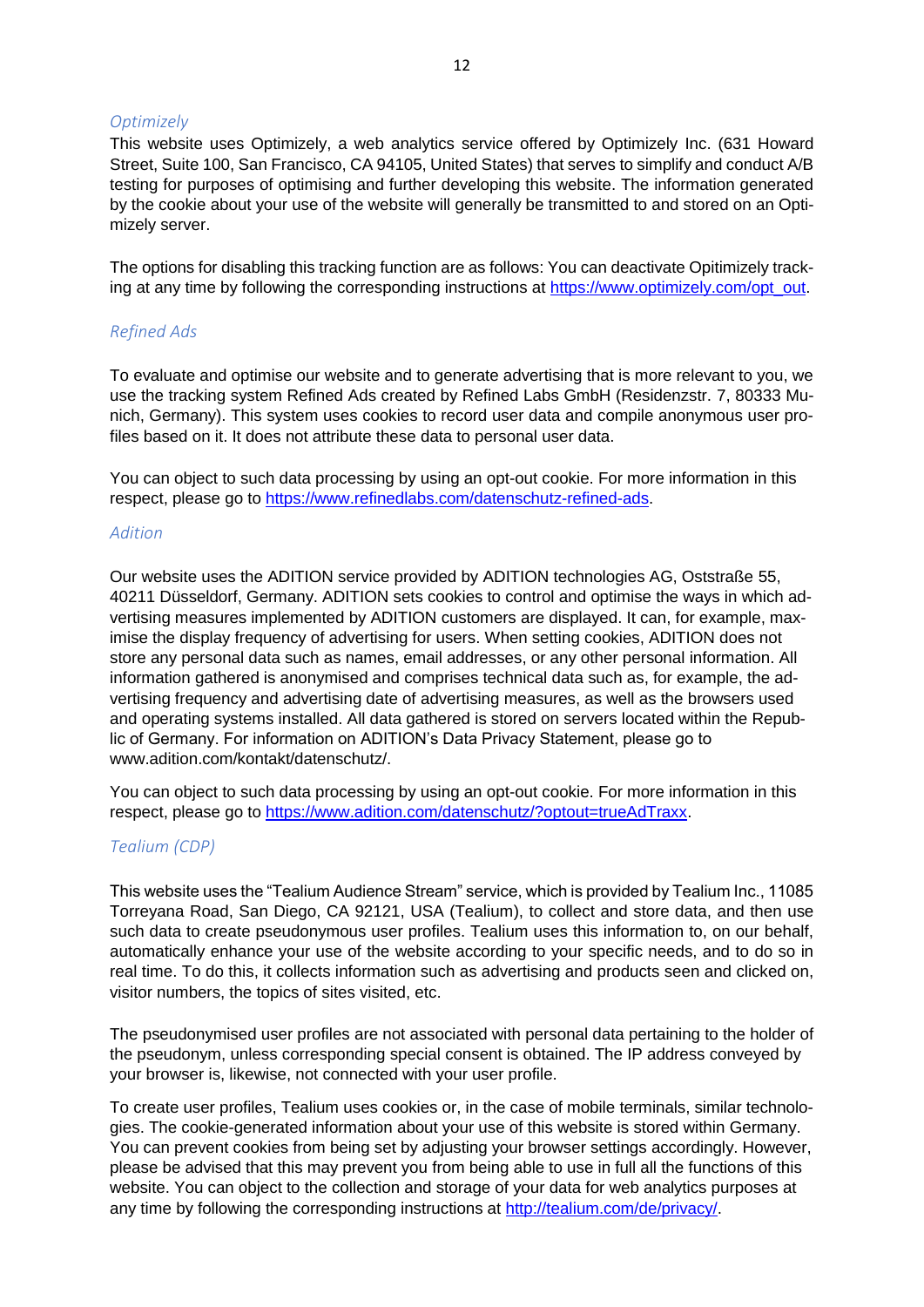#### *BlueKai (DMP)*

Our website uses "BlueKai" technology provided by Oracle (Oracle Corporation 500 Oracle Parkway Redwood Shores, CA 94065/USA). This technology enables us to, taking into account your interests and user behaviour on our website and third-party websites, present you with relevant, targeted advertising based on evaluations of your website use on various terminals, such as laptops, smartphones and PCs (so-called cross-device tracking). The technology also provides us with compilations of anonymous statistics on the effectiveness of specific advertising measures (e.g., how many people clicked on or interacted with an advert).

To this end, cookies are set on your terminals and pixel tags implemented on the websites that use BlueKai. Together, these facilitate the analysis and evaluation of your user behaviour (e.g., clicks) on the various terminals. This process involves the creation of so-called cookie IDs, which can be attributed to your terminals for purposes of cross-device profile building, but which cannot be attributed to you personally. The data collected comprise non-personal, usage-related data (e.g. clicks on advertising, websites, times and duration of visit) and non-personal browser data (e.g., language settings, screen resolution). You are therefore not identifiable to us at any point.

For more information on data protection and the corresponding setting options, please go to: [https://www.oracle.com/legal/privacy/marketing-cloud-data-cloud-privacy-policy.html.](https://www.oracle.com/legal/privacy/marketing-cloud-data-cloud-privacy-policy.html) You can object to the use of Oracle BlueKai via the corresponding opt-out tool at [http://bluekai.com/consum](http://bluekai.com/consumers.php)[ers.php.](http://bluekai.com/consumers.php)

#### *Myra*

With the support of Myra Security GmbH, we ensure the availability of our services and protect our infrastructure against attacks by criminals, botnets and other malware. Myra Security GmbH assumes the task of performing the corresponding filtering on our behalf. To ensure your security, all traffic flows are checked before they are allowed to access our services. By analysing every attempt to access our website, we can check whether any requests you make are legitimate and thus protect your data against unauthorised access. This filtering process in no way restricts your use of our services/our website.

#### Legal basis for the above processing

Art. 6 (1) point f) GDPR applies where personal data is processed.

## Legitimate interest, to the extent that Art. 6 (1) point f) GDPR applies to the type of processing concerned

Our legitimate interests in processing your personal data via our website lie in our desire to optimise our internet offering and, as such, offer our customers best possible services and sustainably increase customer satisfaction.

#### Categories of recipients of your data

Your data is only transmitted to third parties if this is necessary for performance of the contract, for example, in order to inform a local rental partner about your reservation or to process a credit card payment through your credit card company. In such cases, we transmit your data to IT service providers, call centres, collection companies, financial services providers, agency partners, franchise partners and other cooperation partners.

We moreover transmit data to Google, Inc and Facebook Ireland Ltd. in the aforementioned scope (see  $\rightarrow$  Purposes of data processing).

As part of our measures to prevent fraud, we also transmit – in situations where third parties have been, or are at risk of being, defrauded – personal data to such third parties having suffered, or at risk of, fraud.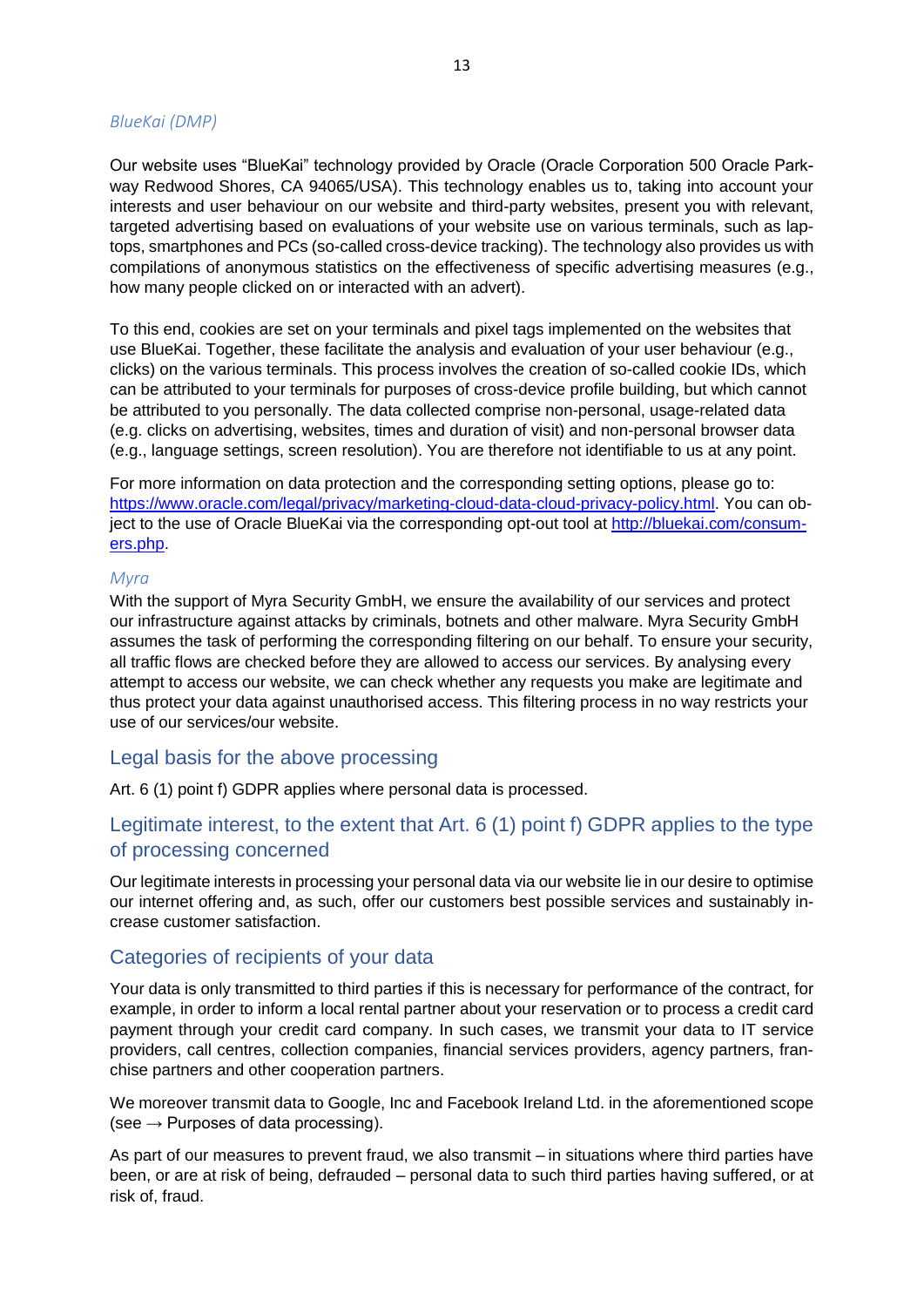## Transfer to third countries

If business customers use our services to reserve vehicles that are to be rented in a third country, we transmit the personal data of the driver to our contractual and business partners in such third country. The transfer of your data to a third country is based on an adequacy decision by the European Commission. If no adequacy decision by the European Commission exists for the respective third country, then the transfer to that third country will take place subject to appropriate safeguards as per Art. 46 (2) GDPR. You can request copies of the aforementioned safeguards from SIXT by writing to the address specified above (see  $\rightarrow$  Controller).

# Storage duration/criteria for storage duration

SIXT stores your personal data until they are no longer necessary in relation to the purposes for which they were collected or otherwise processed (see  $\rightarrow$  Purposes of data processing at SIXT). Where SIXT is under legal obligation to store personal data, it will store personal data for the preservation period stipulated by law. The preservation period for commercial documents, which include bookkeeping documents and accounting records (including invoices), is 10 years (Section 257 (4) of the German Commercial Code). During this period, your data may be subject to restricted use within day-to-day operations if its processing serves no further purposes.

# Rights of data subjects

# Rights pursuant to Art. 15 – 18 and 20 GDPR

You have the right to, at reasonable intervals, obtain information about your personal data under storage (Art. 15 GDPR). The information you are entitled to includes information about whether or not personal data concerning you are stored, about the categories of personal data concerned, and about the purposes of the processing. Upon request, SIXT will provide you with a copy of the personal data that are processed.

You also have the right to obtain from SIXT the rectification of inaccurate personal data concerning you (Art. 16 GDPR).

You furthermore have the right to obtain from SIXT the erasure of personal data concerning you (Art. 17 GDPR). We are under obligation to erase personal data in certain circumstances, including if the personal data are no longer necessary in relation to the purposes for which they were collected or otherwise processed, if you withdraw the consent on which the processing is based, and if the personal data have been unlawfully processed.

Under certain circumstances, you have the right to have the processing of your personal data restricted (Art. 18 DSGVO). These include circumstances in which you contest the accuracy of your personal data and we then have to verify such accuracy. In such cases, we must refrain from further processing your personal data, with the exception of storage, until the matter has been clarified.

Should you opt to change to a different vehicle rental company, you have the right either to receive, in a machine-readable format, the data that you provided to us based on your consent or on a contractual agreement with us, or to have us transmit, also in a machine-readable format, such data to a third party of your choice (Right to data portability, Art. 20 GDPR).

# No contractual or legal obligations to provide data/consequences of failure to provide data

You are not contractually or legally obliged to provide us with your personal data. Please note, however, that you cannot enter into a vehicle rental contract with us or avail of other services provided by us if we are not permitted to collect and process the data as required for the purposes specified in the foregoing (see  $\rightarrow$  The purposes of data processing at SIXT)